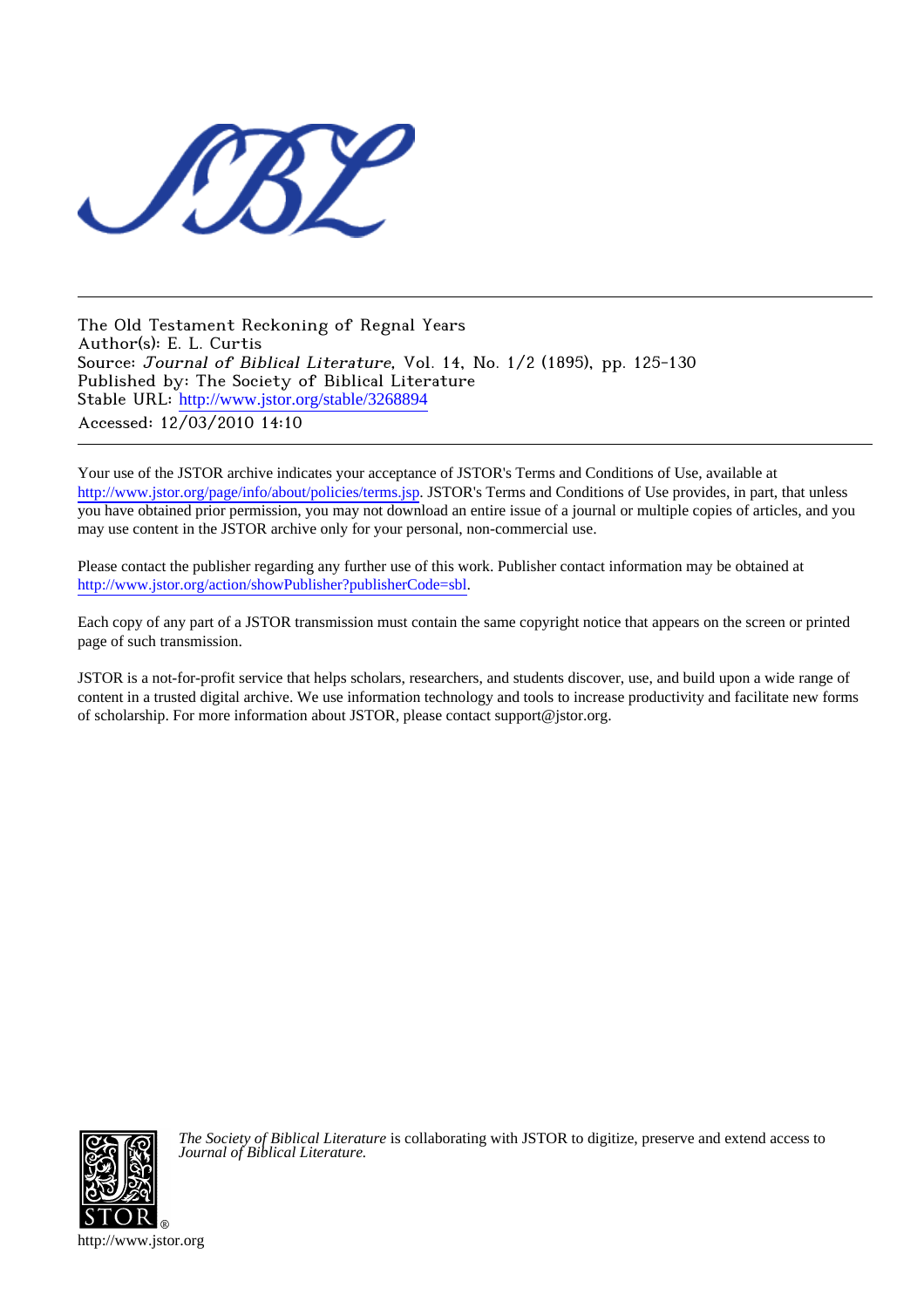## **The Old Testament Reckoning of Regnal Years.**

**PROF. E. L. CURTIS. NEW HAVEN, CONN.** 

**N the Books of Kings and Chronicles the lengths of the reigns of the kings of Judah and Israel are given in even years, except in the case of reigns limited to a few days or months, and events are dated by regnal years. It is evident, then, that these years represent calendar years and not the precise length of reigns, for few if any kings can be thought of as actually reigning periods of exact years. The question then arises, how were the reigns reckoned? Was the first year of a king the calendar year of his accession, or the calendar year following? The former method of reckoning or numbering is called pre-dating, the latter post-dating. Pre-dating introduces confusion by making the last year and the first year of two successive monarchs identical, yet this has been widely regarded as the Hebrew method.' Post-dating gives regularity in a system of dates and was the usual Assyrian method.2 It has also been claimed as the probable Hebrew method.3 The purpose of this paper is briefly to give the evidence which may be presented for each of these views.** 

**1 The following is a current form of statement: "By the Hebrews, regnal years appear to have been counted from the beginning of the year in which the king came to the throne, not from his accession. Thus, if a king came to the throne in the last month of one year, reigned through the next year, and died in the first month of the third year, we might have dates of his first, second, and third years. . . . Any dates in the year of his accession before that event would be assigned to the last year of his predecessor, and any in the year of his death**  after it, would be given to his successor's first year." - Smith's Bible Dictionary, **ed. 2, London, 1893, i. 587, art. 'Chronology.' For a similar statement see also an article by Rev. George Douglas, in "The Thinker," Jan., 1895, p. 24.** 

**<sup>2</sup>George Smith's Assyrian Eponym Canon, p. 21.** 

**3 This is the view of Dillmann (Monatsberichte der Berliner Akademie, i881,**  p. 920), Kamphausen (Die Chronologie der hebräischen Könige, p. 19), Stade (Geschichte des Volkes Israel, i. 99), Wellhausen (*Jahrbücher für deutsche Theo***logie, xx. 620 ff.), and others.**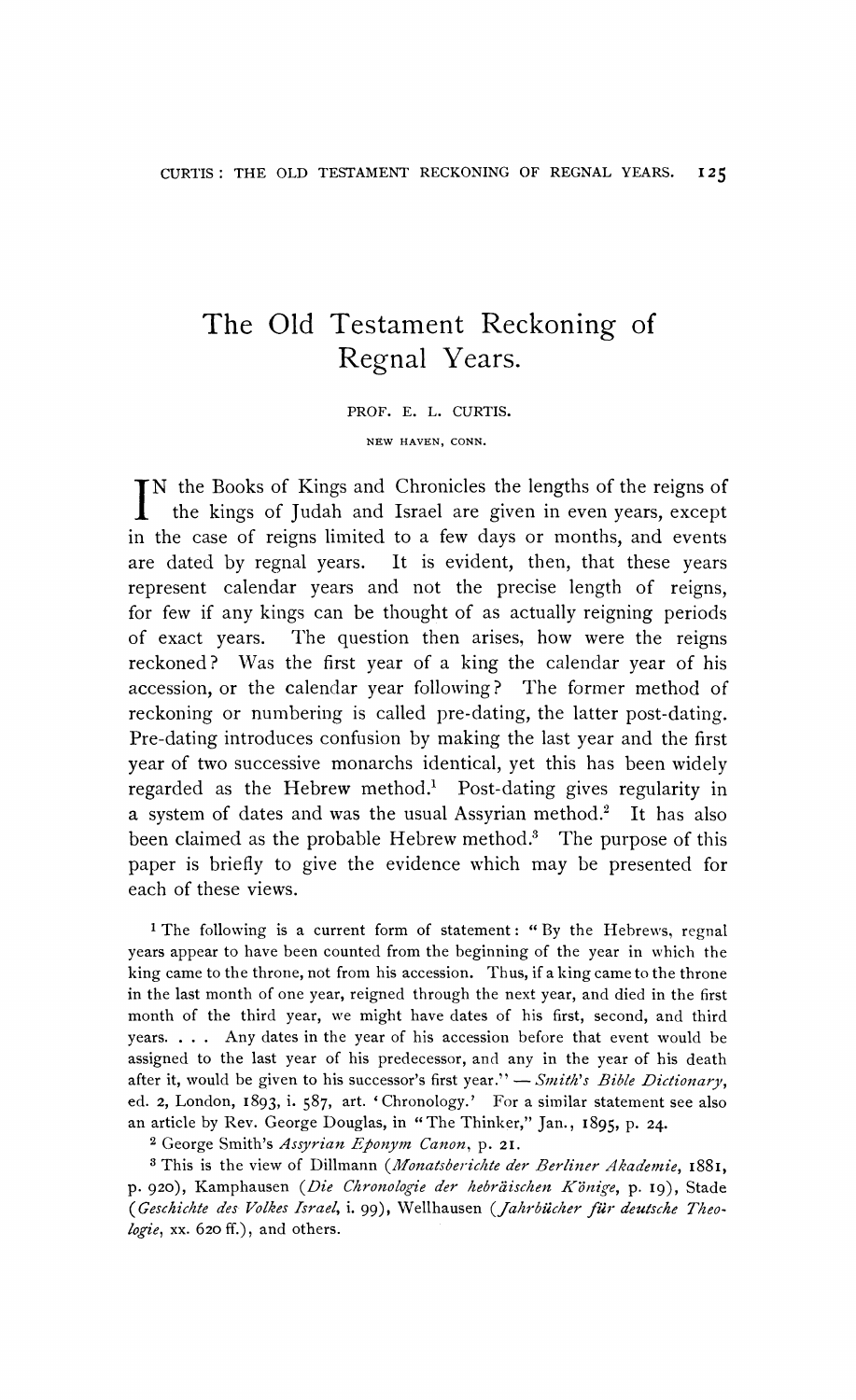**In favor of considering pre-dating as the Hebrew method the following facts may be mentioned:** 

**(a) It is in accordance with the Hebrew usage of speech, which reckoned fractions of time as full units.4** 

**(b) The Talmud declares this to have been the Jewish method.5** 

**(c) Josephus also used this method.6** 

**(d) It occurs in the synchronisms of i and 2 Kings.7** 

**4 The siege of Samaria, which began in the fourth and ended in the sixth year of Hezekiah, is said to have lasted three years (2 K. xviii. 9, Io). Christ's three days in the grave is also an example.** 

**5 I quote from Wieseler's Chronological Synopsis, Cambridge, 1864, p. 48, as follows: " Gemara Bab. tract. M,"1 IXIl, c. I, fol. 3, p. I, ed. Amstel.: jlitt I' ltV) KItK =t + l L, 'non numerant in regibus nisi a Nisano'; [ibid. fol. 2, p. 2] 5W?I Vt KM' W 1X " W: '- 1 , ' dixit R. Chasda: hoc non**  docent nisi de regibus Israelitarum.' Ibid., fol. 2, p. 2: **ב'לכים** למלכים ייום אחד בשנה חשוב שנה, 'Nisan initium anni regibus; ac dies quidem unus in **anno instar anni computatur.' Ibid.: 13^ =tIl n ," t = TI n K ',, ' unus dies in anni fine pro anno numeratur.'" The first and second of these observations favor post-dating as well as pre-dating. The second, curiously enough (see references above, note 3), is quoted by Wellhausen and Stade as a witness of the Talmud for post-dating. The "one day at the end of the year" is decisive for pre-dating.** 

**6 Examples are given in Wieseler, Chronological Synopsis, p. 48. Josephus, in giving the length of Herod's reign, includes the calendar years which are the termini.** 

**7 The Synchronisms from the accession of Rehoboam and Jeroboam to that of Athaliah and Jehu are recorded as follows:** 

|                                        |              | Rehoboam I   I Jeroboam                |
|----------------------------------------|--------------|----------------------------------------|
|                                        |              | $I7$   $I7$                            |
| In 18th yr. of Jeroboam $(1 K. xv. 1)$ |              |                                        |
| Abijam                                 | $\mathbf{I}$ | 18                                     |
| In 20th yr. of Jeroboam $(I K. xv. 9)$ |              |                                        |
| Asa                                    | 3            | 20                                     |
|                                        |              | 2I                                     |
|                                        |              | 22 (I) Nadab in 2d yr. of Asa (I K.    |
|                                        |              | xv. 25)                                |
|                                        |              | I (2) Baasha in 3d yr. of Asa (I K.    |
|                                        |              | xv. 28)                                |
|                                        | 26           | 24 (1) Elah in 26th yr. of Asa (1 K.   |
|                                        |              | xvi. 8)                                |
|                                        |              | (2) Zimri in 27th yr. of Asa (I K.     |
|                                        |              | xvi. 10)                               |
|                                        | 27           | Omri in 27th yr. of Asa (I K.          |
|                                        |              | xvi. 15, 16)                           |
|                                        | 38           | $12$ (1) Ahab in 38th yr. of Asa (1 K. |
|                                        |              | xvi. 29)                               |
|                                        | 39           | $\overline{c}$                         |

**126**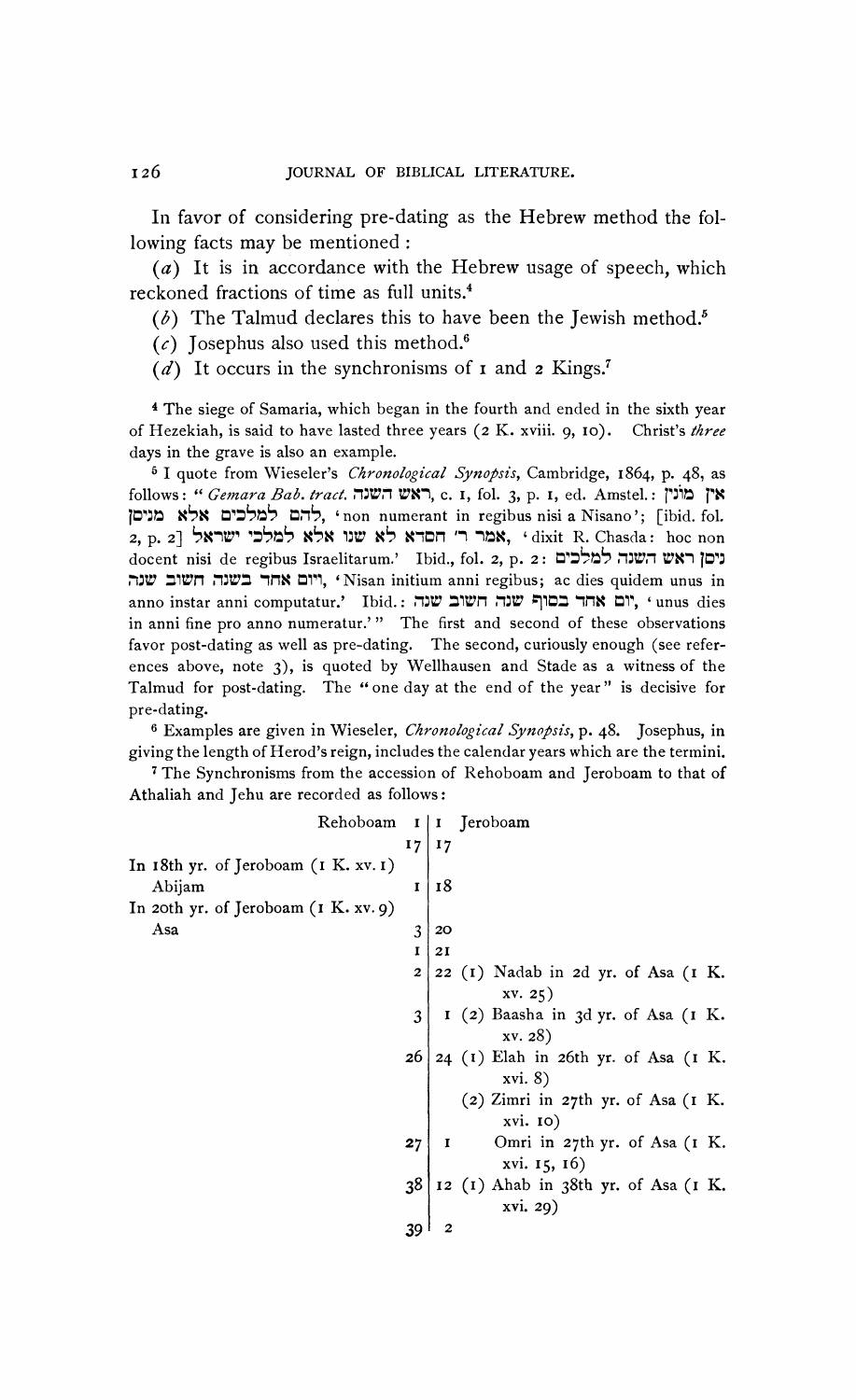**In favor of post-dating we have:** 

**(a) The regularity and the general Assyrian use of this system.** 

**(b) Its use in the synchronisms of the books of Kings.** 

**(c) At the close of the Judean monarchy it appears as the current mode of reckoning.8** 

**From these facts it is evident that a presumption might be established for the use by the Hebrews of either of these methods of reckoning, and that either one might be regarded as represented in the numbers giving the years of the kings of Israel and Judah.** 

**By pre-dating the years of the last six kings of Judah, the Biblical lengths of the reigns of Ahaz, Hezekiah, and Manasseh can stand,** 

 $\overline{\phantom{0}}$ 

**In 4th of Ahab (I K. xxii. 41) Jehosh-**

| aphat                                        |                    |              |                                           |
|----------------------------------------------|--------------------|--------------|-------------------------------------------|
|                                              |                    |              |                                           |
|                                              |                    |              | 17 21 (1) Ahaziah in 17th of Jehoshaphat  |
|                                              |                    |              | (I K. xxii. 5I)                           |
|                                              |                    |              | $18/22$ (2) (1) Joram in 18th of Jehosha- |
| In $\zeta$ th of Joram (2 K. viii. 16) Jeho- |                    |              | phat $(2 K. iii. I)$                      |
| ram                                          | $(I)$ 22           |              |                                           |
|                                              | $(4) 25 \,   \, 8$ |              |                                           |
| In 12th of Joram (2 K. viii. 25) Aha-        |                    |              |                                           |
| ziah                                         |                    | $\mathbf{r}$ |                                           |

**In these synchronisms all of the kings of Israel are pre-dated; while of those of Judah, Abijam, Asa, and Jehoshaphat are post-dated; Ahaziah is pre-dated, and Jehoram is reckoned as having been four years a co-regent. In 2 K. ix. 29 Ahaziah is post-dated.** 

**8 The following table of dates with the Biblical references illustrates this fact:** 

**Josiah's 1st** | 638 **I**3th | 626 | Ist of Jeremiah's ministry (Jer. i. 2) Jehoahaz's 3 mos. reign and **Jehoiakim's accession**  $\left(2 \div 31st \right)$  **608 K. xxiii. 31) Jehoiakim's ist** 607 **23d of Jeremiah**   $4th$  604  $\frac{1}{4}$  ist of Nebuchadnezzar (Jer. xxv.  $I - 3)$ **Jehoiachin's 3 mos. and**  IIth | 597 8th of Nebuchadnezzar (2 K.xxiv.I2) **K.** xxiv. 8, 18) **Zedekiah's Ist | 596 loth** 587 **ISth of Nebuchadnezzar (Jer.xxxii.1)**<br>11th 586 19th of Nebuchadnezzar (2K.xxv.8) **I I**gth of Nebuchadnezzar (2K.xxv.8)

**Ezekiel uses the same system. The first year of his captivity is not the <sup>i</sup>th of Jehoiakim in which he was carried away, but the following year, the Ist of Zedekiah. Cf. 2 K. xxv. I with Ezek. xxiv. I, 2; xl. I.**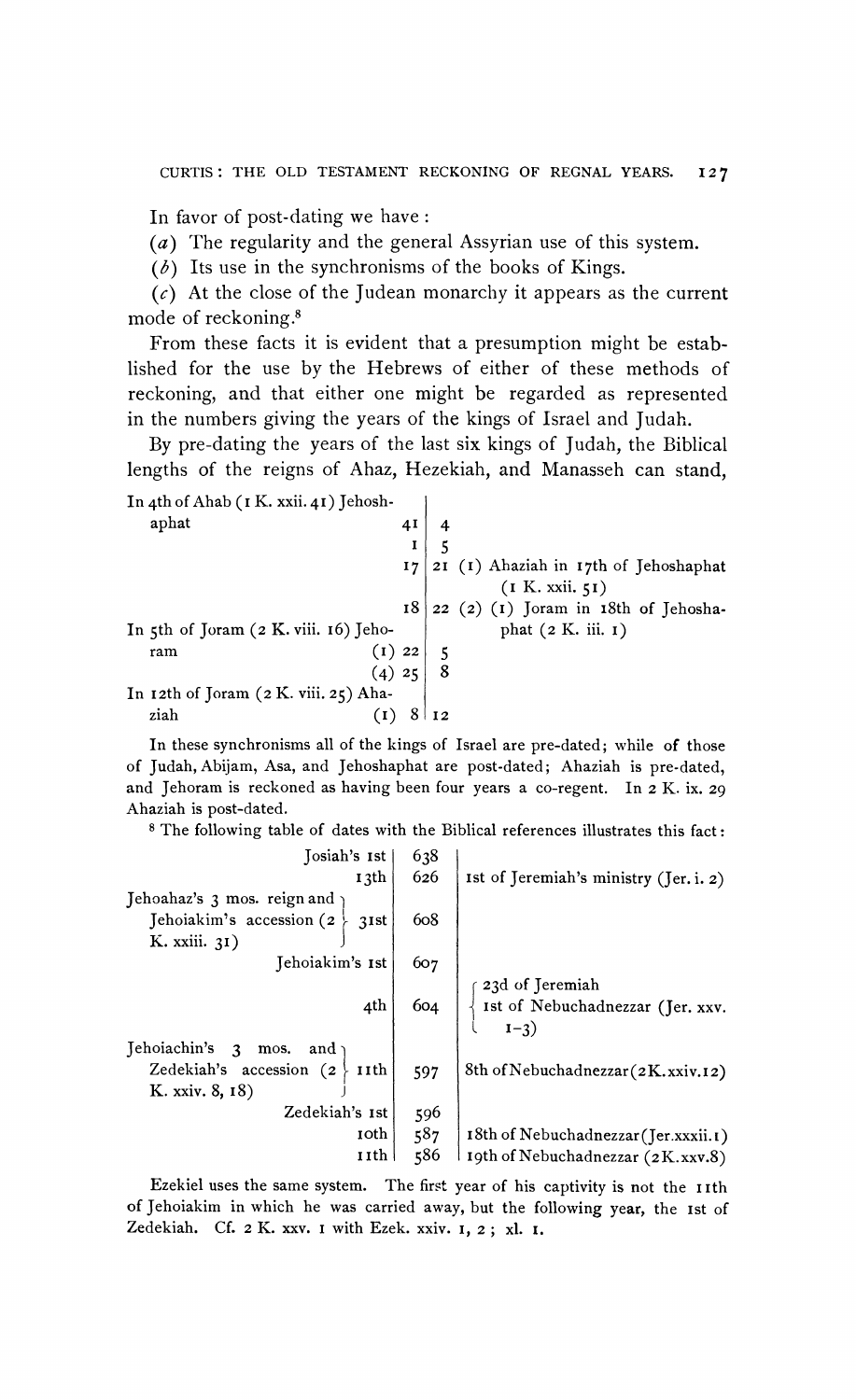**one of which, according to the Assyrian inscriptions, must be changed if these reigns are post-dated. The periods of the duration of both the northern and the southern kingdoms being shortened by predating, are thus brought much nearer within their true historic limits than when the reigns are post-dated. In the reigns of the northern kingdom changes need be made only in the years given for Joram, Pekah, and Hoshea, and Ahab's death is brought down to 855.9 In the reigns of the southern kingdom it is necessary only to introduce two co-regencies, one of Uzziah with Amaziah, and one of Jotham with Uzziah.l'** 

**9 This is a year earlier than the battle of Karkar, at which, according to the Assyrian inscriptions, Ahab was present. On other grounds, however, Kamp**hausen (Chronologie der Hebräer, p. 80), Kittel (Geschichte der Hebräer, ii. §§ 59, 60), and others think that it was Joram and not Ahab who was present.

**10 The following table, taken, with a few slight modifications, from Assyrian and Hebrew Chronology, by James Orr, D.D., in "The Presbyterian Review," I889, gives the result of pre-dating:** 

## **Kings of Israel.**

- **933 I Jeroboam.**
- **912 22 Jeroboam and I Nadab.**
- **91 2 Nadab and I Baasha.**
- 
- **888 24 Baasha and I Elah. 887 2 Elah, Zimri and I Omri.**
- **876 12 Omri and I Ahab.**
- **855 22 Ahab and I Ahaziah.**
- **854 <sup>2</sup>Ahaziah and i Joram. (Battle of Karkar, 854.)**
- **844 11 Joram and I Jehu.**
- **817 28 Jehu and I Jehoahaz.**
- **80o 17 Jehoahaz and I Joash.**
- **786 i6 Joash and I Jeroboam.**
- **746 41 Jeroboam, 7 mos. Zechariah and Shallum, and I Menahem.**
- **737 10 Menahem and I Pekahiah. (Tribute by Menahem to Tiglath Pileser, 738.)**
- **736 2 Pekahiah and I Pekah.**
- **734 3 Pekah and I Hoshea. (Pekah slain, 734.)**
- **722 13 Hoshea (Samaria taken).**

## **Kings of 7udah.**

- **933 I Rehoboam.**
- **917 17 Rehoboam and <sup>i</sup>Abijah.**
- **915 3 Abijah and I Asa.**
- **875 41 Asa and I Jehoshaphat.**
- **851 25 Jehoshaphat and i Jehoram.**
- **844 8 Jehoram, Ahaziah, and I Athaliah.**
- **838 7 Athaliah and I Joash.**
- **799 40 Joash and i Amaziah.** 
	- **787, 13 Amaziah and I Uzziah (co-regent).**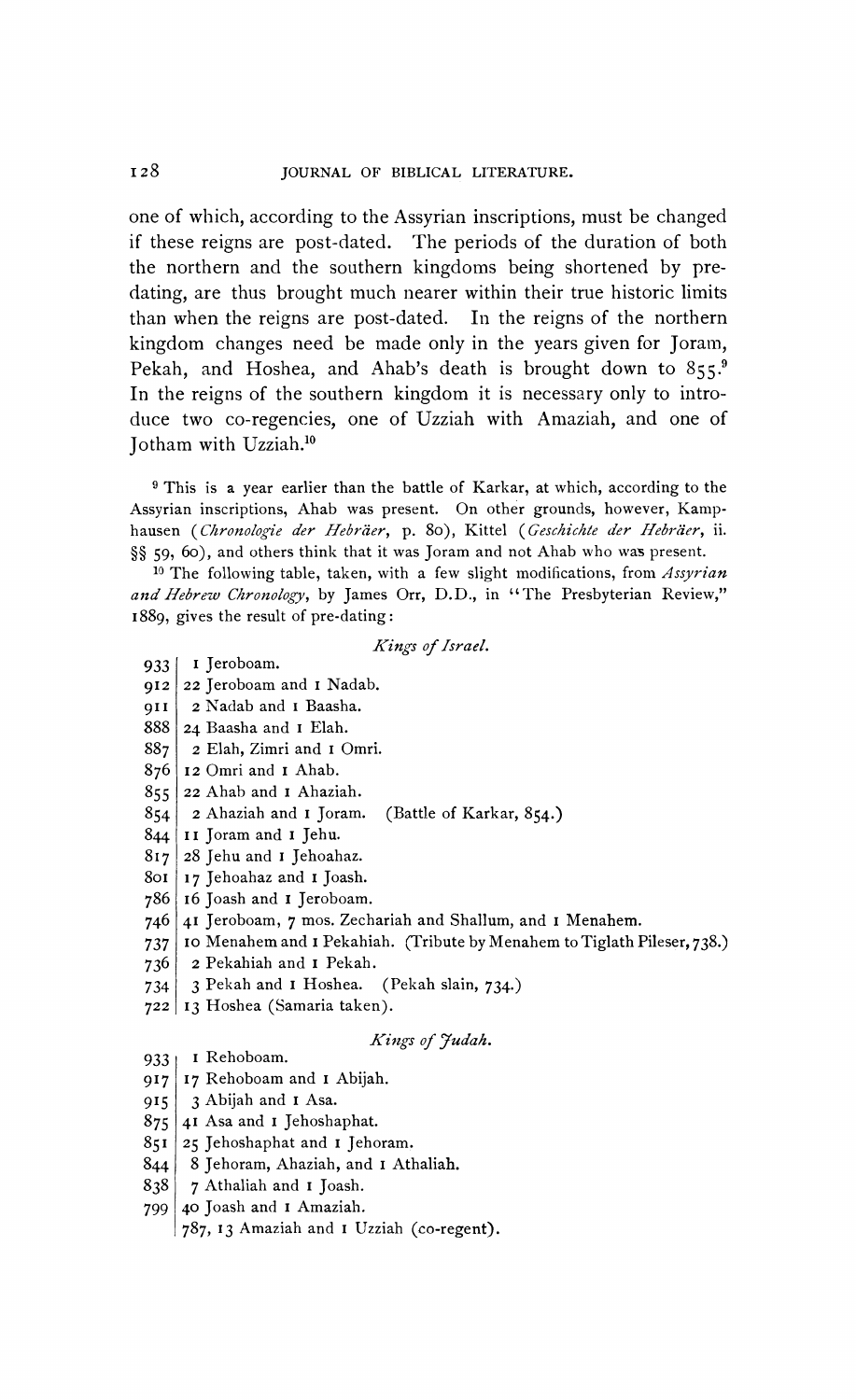**The conclusion then might be drawn that originally, from an early inexact method of reckoning, the reigns of the kings of Israel and Judah were pre-dated; that after wider culture and closer contact with Assyria, the more exact method of post-dating became current, and that the years of the kings were received by the Chronicler and others as though thus numbered. (Indeed, the Chronicler seems to have regarded Nisan as the first month not only of the regnal year but also of royal authority.1) And furthermore since these years gave 480 years between the founding of the two temples, this number was then, it might be inferred, applied to the period from the Exodus to the founding of Solomon's temple, and thus became the basis of the series of numbers given in Judges, which are evidently designed to represent 480 years.l2** 

**Such an explanation appears plausible and at first blush might be adopted as a happy way of defending the integrity of the Biblical chronology of the royal period, but on further consideration this seems a specious argument. Clear and unmistakable evidences of pre-dating do not appear in the Old Testament except in the synchronisms of i and 2 Kings. These synchronisms are from the compiler, and were not in the original sources. They represent not a system of dating but an endeavor to adjust two unequal series of numbers. The sum of the years of the kings of Israel from Jeroboam to Jehu exceeding that of the years of the kings of Judah by three years for the same period, gives the motive for pre-dating the kings of Israel. There is evidence also of an original post-dating, by some one, of the kings of Israel. In i K. xvi. 23 Omri's accession**  is placed in the 31st year of Asa. This synchronism arises from post-dating the reigns of both kingdoms. In 2 K. i. 17 Joram's post-dating the reigns of both kingdoms.

- **771 29 Amaziah and 17 Uzziah.**
- **750, 38 Uzziah and I Jotham (co-regent).**
- **736 52 Uzziah and 15 Jotham.**
- **735 I6 Jotham and I Ahaz. (Tribute to Tiglath Pileser by Ahaz, 734.)**
- **720 I6 Ahaz and I Hezekiah. (Invasion of Sennacherib, 701.)**
- **692 29 Hezekiah and I Manasseh.**
- **638 55 Manasseh and I Amon.**
- **637 2 Amon and I Josiah.**
- **607 31 Josiah, 8 mos. Jehoahaz, and I Jehoiakim**
- **597 II Jehoiakim, 3 mos. Jehoiachin.**
- **596 I Zedekiah.**
- **586 II Zedekiah. (Fall of Jerusalem.)**

**11 2 Chron. xxix. 3; xxx. 2 f.** 

**<sup>12</sup> Noldeke's Untersuchungen zur Kritik des A. T., p. I9I ff.**